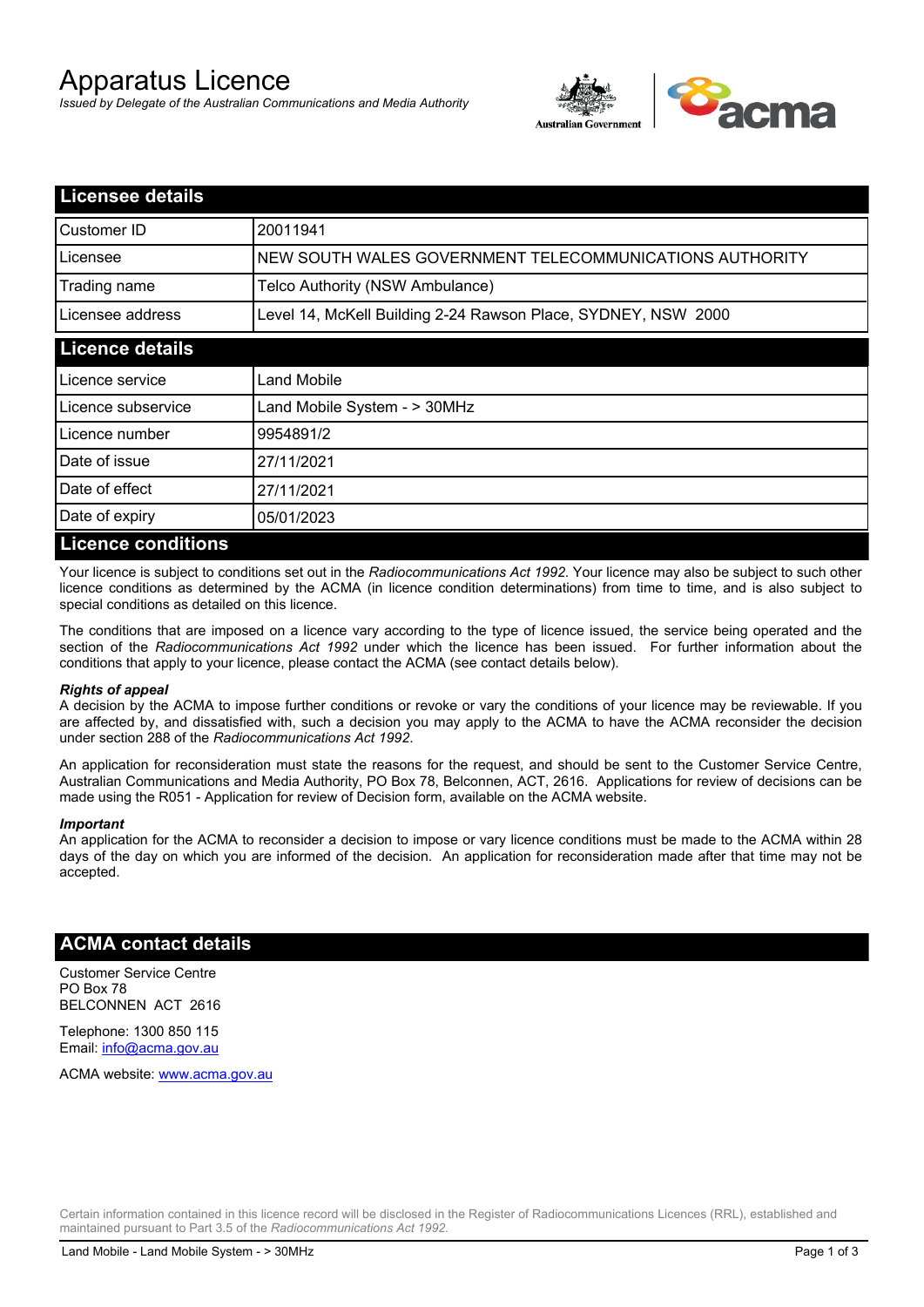# **Advisory Notes applying to licence no.: 9954891/2**

Conditions applicable to the operation of Land Mobile System station(s) authorised under this licence can be found in the Radiocommunications Licence Conditions (Apparatus Licence) Determination and the Radiocommunications Licence Conditions (Land Mobile Licence) Determination. Copies of these determinations are available from the ACMA and from the ACMA home page (www.acma.gov.au).